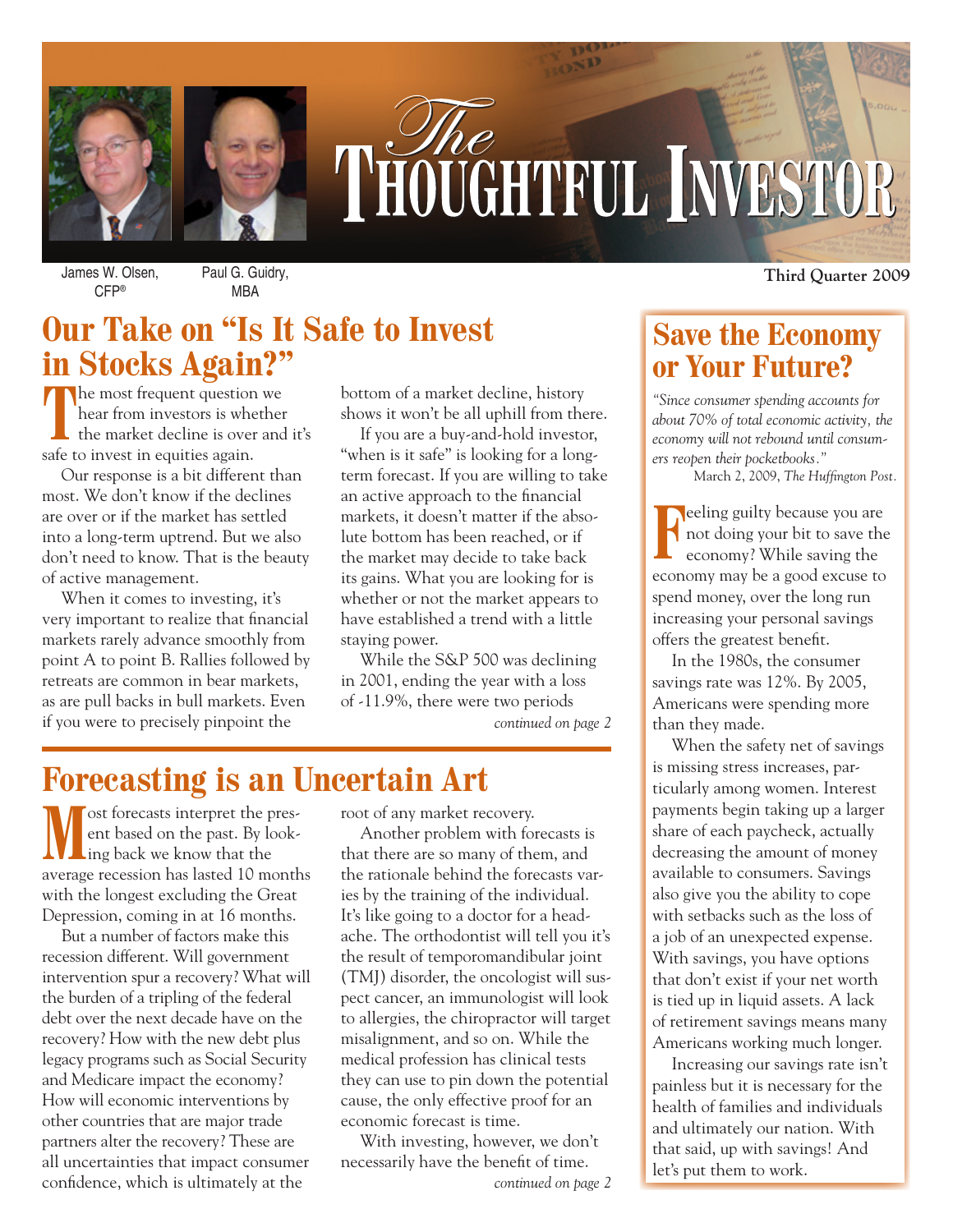## **Forecasting is an Uncertain Art**

 $\overline{143}$ 40 -35 -30 - $25 -$ 20

 $15 -$ 

10

*continued from page 1*

Staying out of the market until we have proof of a recovery foregoes opportunities for profit. Which is why we come back to our major premise — what matters in the market is what is happening right now. We don't know the future and past performance is not a guarantee of future returns.

## Market truisms we believe in:

• Markets are not random. There is a reason for price changes. That reason may be more emotional than logical at times, but there is still a reason.

## Months of Recession

16

Jul 1990 Mar 2001

16

 $10\frac{11}{11}$ 

will always be shortterm volatility, there is also a phenomenon known as persistence of performance in which market trends develop and continue for a period of time as the reasons for price changes are accepted and acted upon. • Market

• While there

behavior is not always rational based on our perceptions and trying to force our view of what should happen on the market will

*SOURCE: Bureau of Economic Research*

have little effect. *"The market can stay irrational longer than you can stay solvent,"* said John Maynard Keye. The wisdom of that statement has been proven over and over.

 $12$ 

# **"Teach your children well"**

*"Teach your children well, Their father's hell did slowly go by."*

Crosby Stills and Nash



**I** t's easy to give our children what they want. It's harder to make them earn it. But earning something changes the way we view our possessions and how we care for them. It also helps build lifelong habits that can keep children out of trouble as they grow up.

Next time your child asks for a new toy, a computer or clothing above and beyond what might be considered

necessary, rather than to saying "No, we can't afford that," or purchasing it for the child against your better judgment, take a moment to walk through the following exercise:

#### **1. Ask them to determine exactly how much that purchase will cost.**

- Many times, children have little perception of what something actually costs.
- Don't forget to include taxes and shipping. (I still remember how furious my then six-year-old daughter was to find out she would have to pay \$14 to the government on a purchase.)

**2. Once they have a cost, have them check other sources, such as EBay, to see if they can find a less expensive option.**

• Often children are surprised to find there is more than one price for *continued on page 4*

## **"Is It Safe to Invest in Stocks Again?"**

*continued from page 1*

in which it rallied in excess of 15% and 13%. Capturing those gains did not require answering the question of whether or not the market had reached bottom, but rather whether or not an up trend appeared to be in place and when a reverse occurred.

With active management, if a trend reverses, you take your gains and exit the position. There will also be times when you will need to cut short your losses and exit, accepting that every investment approach has the potential for gains or losses.

Knowing that we can exit a position and cut our losses short if it turns against us is very liberating. By establishing a definitive sell point, such as 3% drop in value, you limit the risk you are willing to accept and also build in a methodology to preserve gains.

Another benefit to active management is that you can invest beyond the "evergreen" indexes or stocks. For example, if your investment time frame is 10 to 20 years, investing in cyclical assets such as gold, which tend to move counter to the overall market, may not be your best strategy. But there are points in the economic cycle when gold tends to shine. Active management allows you to pick and chose sectors with the potential for outperformance in the current market environment. Even in the midst of a bear market environment, we still have opportunities for profit, but they are not the same opportunities as during a bull market.

*While actively managed accounts pursue strategies that are intended to outperform passive investing, there can be no assurance that the strategies or their use will be successful. All investments have the potential for loss as well as gain. Past performance is not an indication of future returns. The S&P 500 is an index and as such cannot be invested in directly. Before purchasing an index fund, request a prospectus and read it carefully to understand the fund's investment directive, fees and risks. This information is found in the prospectus.*

Pug 1929<br>May 1937 g 948 š Aug 1967<br>Apr 1960<br>Dec 1969 Nov 1973 Jan 1980 Jul 1981  $\frac{1}{2}$ Ę Date recessions began

 $\frac{11}{10}$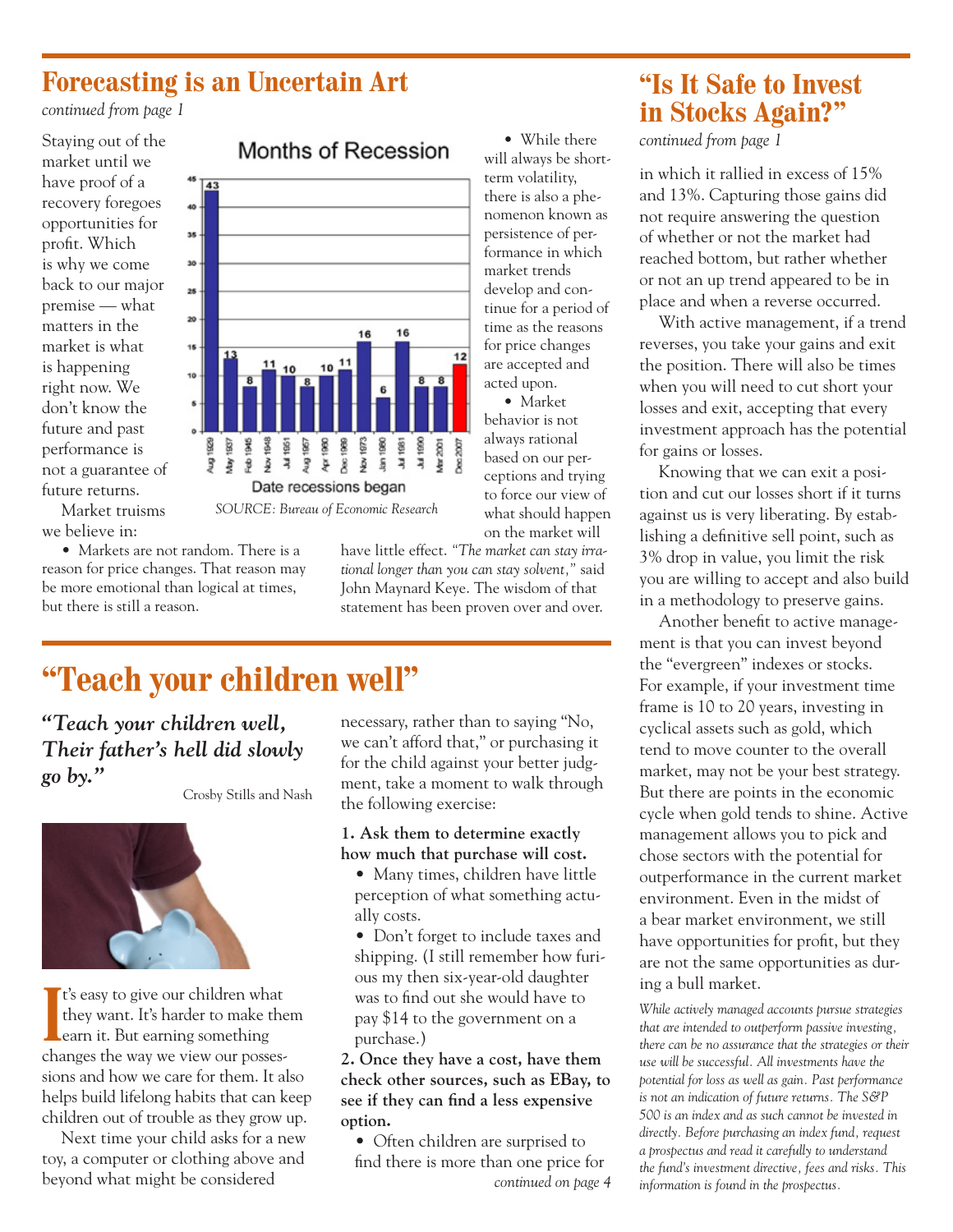# **Coping with a Variable Annuity that's Under Water**

**W**hile variable annuitie are a valid investment tool for many people, they can be expensive and have been sold inappropriately. With each abuse, has come another disclosure requirement. So please bear with us as we tackle this very important subject.

You may be holding a variable annuity that has seen substantial losses over the last 18 months. In some cases, these accounts may be "under water" … worth less than their purchase price. As you look for ways to rebuild your financial security, what should be done with such an annuity needs to be considered.

In general your choices are to:

(1) Leave the annuity where it is. Look for any ways you might be able to adjust its investment options to reflect your expectations for future growth.

(2) Terminate the annuity contract and claim a loss on your taxes.

(3) Effect a 1035 exchange into a new annuity product that has better terms and/or investment options or allows active management by your financial adviser.

(4) Withdraw a portion of the annuity to reinvest elsewhere, leaving sufficient funds in the original annuity to keep the death benefit intact.

There are costs and consequences to each of these choices that you must consider. To do so, you need to pull out your purchase contract and read it. Also, consult your financial or tax adviser to make certain your decision is in your best interest.

## **Understand the variable annuity**

The appeal of variable annuities is largely two fold. The first is their ability to defer taxes on gains. The second is the insurance guarantees built into the annuity contract.

A variable annuity is a combination of mutual fund and insurance policy designed primarily for long-term investors who want another way to save for retirement. Variable annuity contracts have limitations, will fluctuate in value and are subject to market risk, includ-

ing the possibility of loss of principal. The annuity offers investment options (sub-accounts) that are structured much like mutual funds. Gains from these investment options are packaged within the variable annuity on a taxdeferred basis, allowing assets to grow without the drag of taxes. When withdrawn, gains (and there is no guarantee there will be gains) are taxed at the individual's personal income tax rate.

The typical variable annuity has two key insurance features. The first is the ability to annuitize payouts over the life of beneficiary rather than accepting a lump sum at payout. The second is the death benefit, which guarantees that either the initial investment or a value locked in during the contract (less withdrawals) will be paid directly to a named beneficiary on the account holder's death.

#### **Costs and restrictions**

Variable annuities are typically sold on a commission basis, which makes it essential that you understand how much the commission is and how it will be billed. The average variable annuity annual expense, including fund and insurance expenses, currently stands at 2.44% of assets, according to Morningstar, compared to 1.32% for the average open-ended mutual fund. Remember this is an average. Fees can be both lower and higher depending on the variable annuity company. The more features the annuity offers, the higher the cost. Many annuities, but not all, have surrender fees to withdraw funds during the early years of a contract. These fees typically decrease over time. You might incur a 7% surrender fee the first year, but only 1% in the 7th year of the contract. Withdraw funds before age 59 1/2, and you will also have a 10% early withdrawal tax penalty unless your withdrawals conform to Section 72-q of the Internal Revenue Code.

## **Know your death benefit**

If your goal for your variable annuity is to leave a nice nest egg for your

beneficiaries make certain you know what your death benefit is before you make any changes. The death benefit is typically the greater of: (i) all the money in your account, (ii) some guaranteed minimum (such as all purchase payments minus prior withdrawals), or (iii) a stepped-up value set at some point during the annuity contract, less withdrawals.

It is possible given recent market declines for the death benefit to substantially exceed the cash value of the annuity. For example, suppose you purchased a variable annuity for \$250,000, locked in the death benefit after five years when the account reached \$475,000, and then saw the cash value of the annuity fall 55% \$213,750. The death benefit is still \$475,000.

Do you need the money, or could you do better invested elsewhere? You may be able to withdraw or transfer \$210,000 from the variable annuity, leaving \$3,750 very conservatively invested to keep the contract in effect. This would reduce your death benefit to \$265,000 and free up \$210,000 to invest elsewhere. Be careful to take into account any termination fees, surrender fees, etc. If your account value goes to zero, the contract will terminate.

Here again, before you do anything, read your contract and talk to your financial professional or tax adviser. Make certain you understand any surrender periods, minimum account values or any other restrictions on the annuity before you take action.

## **Tax-free 1035 exchanges**

Section 1035 of the U.S. tax code allows you to exchange an existing variable annuity contract for a new annuity contract without paying any tax on the gains in your current variable annuity account. You may still have to pay surrender charges on the old annuity if you are still in the surrender period. A new surrender charge period may begin with the new annu-